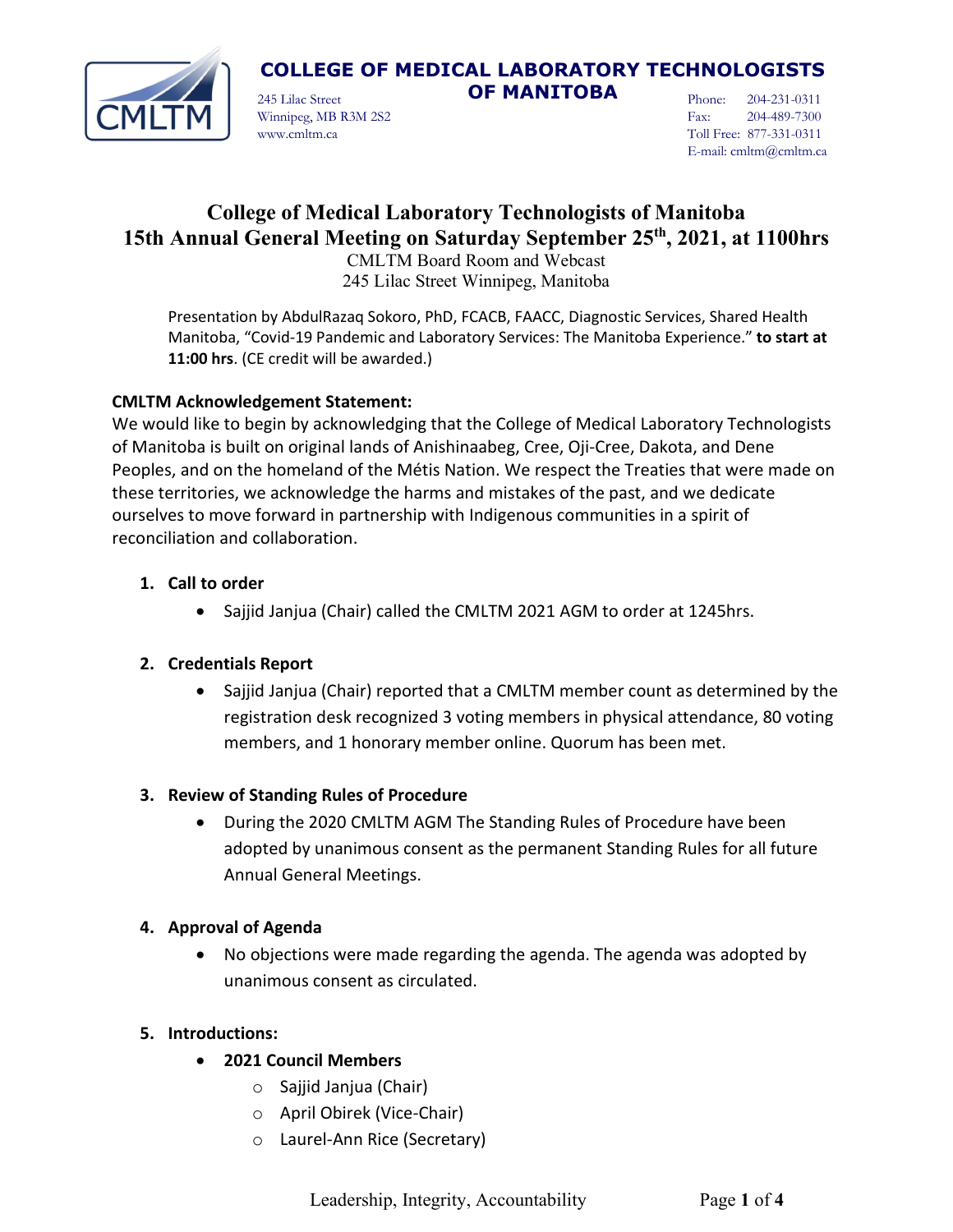

245 Lilac Street **OF MANITOBA** Winnipeg, MB R3M 2S2 www.cmltm.ca

Phone: 204-231-0311 Fax: 204-489-7300 Toll Free: 877-331-0311 E-mail: cmltm@cmltm.ca

- o Anna Avalos (Member at Large)
- o Kamran Bashir (Member at Large)
- o Michael David (Member at Large)

#### • **Public Representatives**

- o Cynthia Rempel-Patrick
- o Rajinder Pal Bhullar (Treasurer)
- o Steven Wu
- **2021 Committee Chairs**
	- o Gloria Mactavish (Board of Assessors)
	- o Heather Mauthe (Continuing Competency Committee)
	- o Michael David (Complaints Committee)
	- o Brad Collignon (Inquiry Committee)
	- o Kamran Bashir (Nominations Committee)
- **Guests**
	- o Vera Chernecki (Parliamentarian)
	- o Luis Martinez (Honorary Member)
- **Staff**
	- o Adam Chrobak (Registrar/CEO)
	- o Tricia VanDenakker (Deputy Registrar)
	- o Janelle Baril (Administrative Assistant)

#### **6. Introduction of Parliamentarian**

• Vera Chernecki will act as the 2021 AGM Parliamentarian.

#### **7. Introduction of Scrutineers**

- Adam Chrobak (Registrar/CEO) will carry out the scrutineer's duties online.
- **8. Chair's Address**
	- Sajjid Janjua (Chair) addressed the membership.
- **9. Registrar's Report**
	- Adam Chrobak (Registrar/CEO) addressed the membership.
- **10. 2020 Annual General Meeting Minutes (previously approved by Council and circulated)**
	- There were no questions from the floor regarding the 2020 AGM minutes.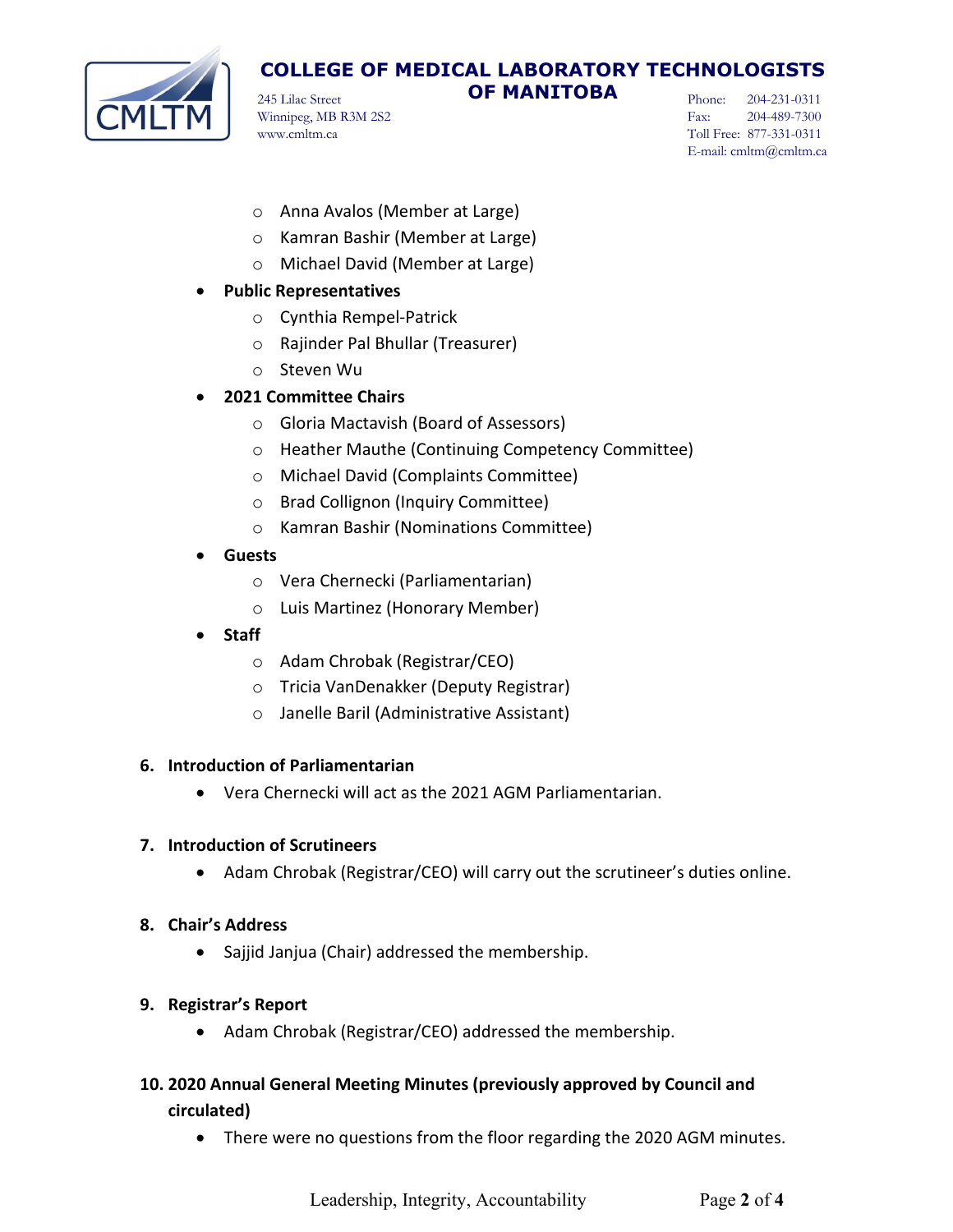

245 Lilac Street **OF MANITOBA** Winnipeg, MB R3M 2S2 www.cmltm.ca

Phone: 204-231-0311 Fax: 204-489-7300 Toll Free: 877-331-0311 E-mail: cmltm@cmltm.ca

#### **11. 2020 Annual Report (previously approved by Council)**

• There were no questions from the floor regarding the 2020 Annual Report.

#### **12. 2020 Audited Financial Statements/Auditor's Report (Previously approved by Council)**

• The 2020 CMLTM Audited Financial Statements were circulated with the Annual General Meeting notice and agenda.

#### **13. Appointment of Auditor**

**Motion 21:35** Michael David/Gloria Mactavish Be it moved to appoint MNP LLP as the auditor for the 2021 CMLTM financial audit.

**Motion passed.**

#### **14. Proposed By-Law changes**

**Motion 21:36** Cynthia Rempel-Patrick/Kamran Bashir Be it moved to approve the proposed bylaw change to use gender-neutral pronouns throughout the bylaws. **Motion passed.**

#### **Motion 21:37** Kamran Bashir/Heather Mauthe

Be it moved to approve the proposed bylaw change to use email as the form of notification/communication for the AGM and Special Meetings. **Motion passed.**

#### **Motion 21:38** Cynthia Rempel-Patrick/Tricia VanDenakker

Be it moved to approve the proposed change/addition to bylaw Article IV, Meetings

- I. AGM 1.4, CHANGE "AGM quorum" to "whoever attends and is entitled to vote."

- ADD IV. Electronic Meetings, 4.1

- ADD V. Postponement/Cancellation, 5.1

- ADD VII. Meetings of the Council, 7.5, provisions for electronic Council meetings.

#### **Motion passed.**